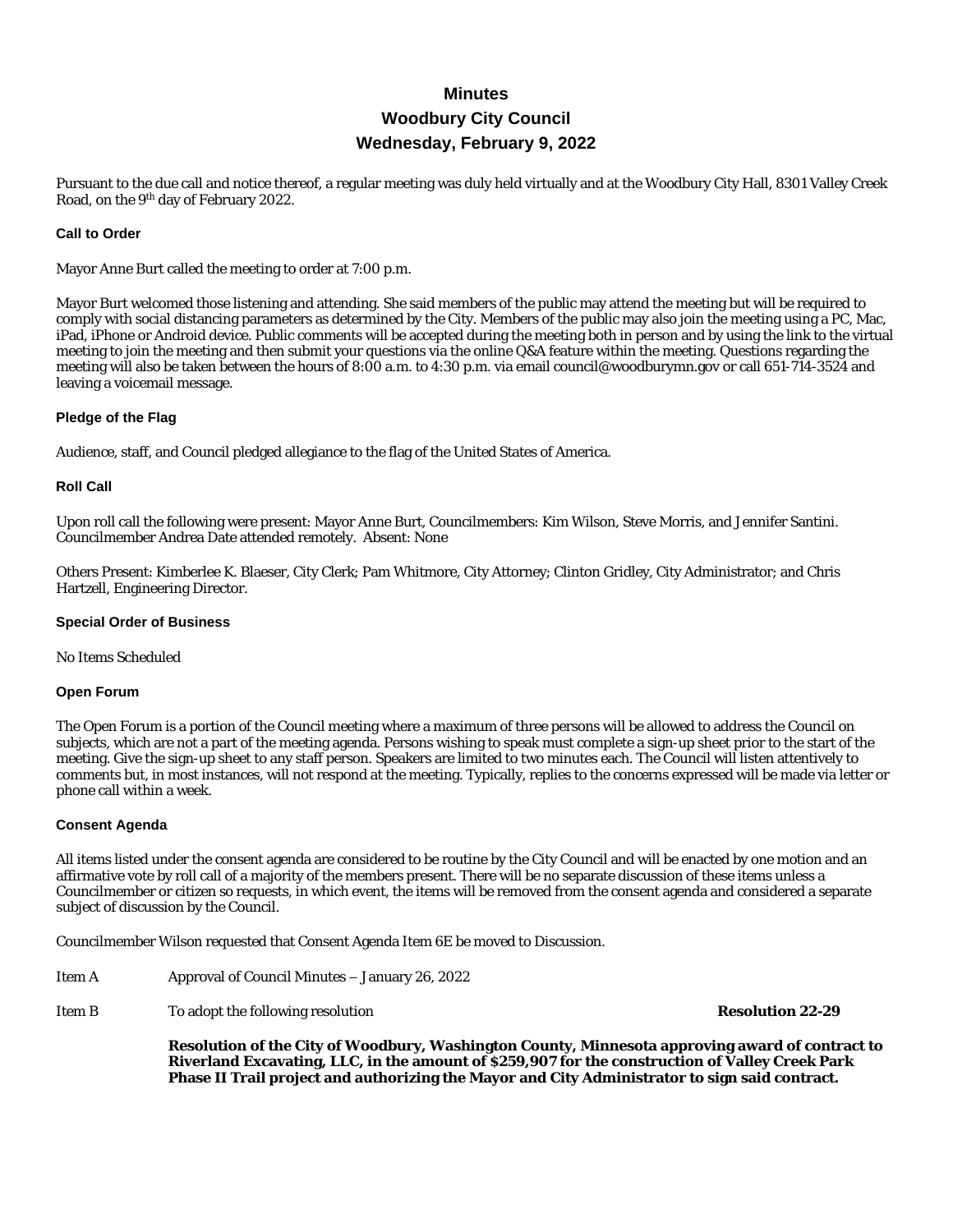# **City Council Meeting Minutes Wednesday, February 9, 2022**

Item C To adopt the following resolution **Resolution 22-30 Resolution of the City of Woodbury, Washington County, Minnesota approving the Guaranteed Energy-Saving Agreement with Apex Companies for \$1,317,152, for the HealthEast Sports Center Project and corresponding budget amendment.** Item D To adopt the following resolution **Resolution 22-31 Resolution of the City of Woodbury, Washington County, Minnesota awarding the construction contract for the Shawnee Park rehab project to Sunram Construction, Inc, with a net bid of \$362,100 and authorizing the Mayor and City Administrator to sign said contract upon the approval of the City Attorney.** Item E Waypointe of Woodbury; Final Plat and Development Agreement; Project No. 35-2021-00475. This item was pulled from the Consent Agenda and moved to the discussion portion of the meeting. Item F To adopt the following resolution **Resolution 22-32 Resolution of the City of Woodbury, Washington County, Minnesota approving applications for Minnesota Lawful Gambling LG214 Premises Permit and Minnesota Lawful Gambling LG215 Lease for Lawful Gambling Activity for Hill-Murray Mothers Club at 3rd Act Brewery located at 4120 Radio Drive.** Item G To adopt a motion to schedule a City Council workshop dinner on Wednesday, June 22, 2022 at 6:00 p.m. and a Council workshop meeting at 6:30 p.m. to be held in the Ash North and South Conference Rooms, First Floor, Woodbury City Hall. Item H To adopt a motion approving issuance of a Tobacco Sales License to Dahab Dollar Store, LLC, dba Dahab Dollar Store for their location at 1750 Weir Drive, Suite 7. Item I The abstract of bills includes payments made from the operating or project budgets for expenses of the city. The expenditures are from all funds of the city. Any purchased contracts requiring signature of the mayor and City Administrator is hereby approved. Staff recommends approval of the abstract of bills for January 21, 2022 in the amount of \$685,634.03 and January 28, 2022 in the amount of \$2,060,229.19.

Councilmember Santini moved, seconded by Councilmember Morris, to approve the Consent Agenda items.

# **Voting via voice:**

Kim Wilson – aye Andrea Date – aye Steve Morris – aye Jennifer Santini – aye Anne Burt – aye

# **Public Hearings**

# **A. Vacate Easement; Lots 1 and 2, Block 1 Reliance City Center**

Engineering Director Chris Hartzell reviewed a request to vacate an existing easement and dedication of a new private easement for privately owned storm sewer between Lots 1 and 2 of Reliant City Center. The project location is at the northeast corner of Radio Drive and Valley Creek Road. The new multi-tenant building on Lot 2 is encroaching on an existing easement containing a private stormwater line serving Lots 1 and 2 of this development. New pipe will be installed as part of the project, and a private easement will be dedicated over the new stormwater line. The existing easement will no longer be necessary.

Mr. Hartzell stated City Staff recommends vacating the public drainage and utility easement within Lots 1 and 2, Reliance City Center Addition, contingent upon the applicant dedicating a new private easement.

Mayor Burt moved, seconded by Councilmember Morris, to close the public hearing.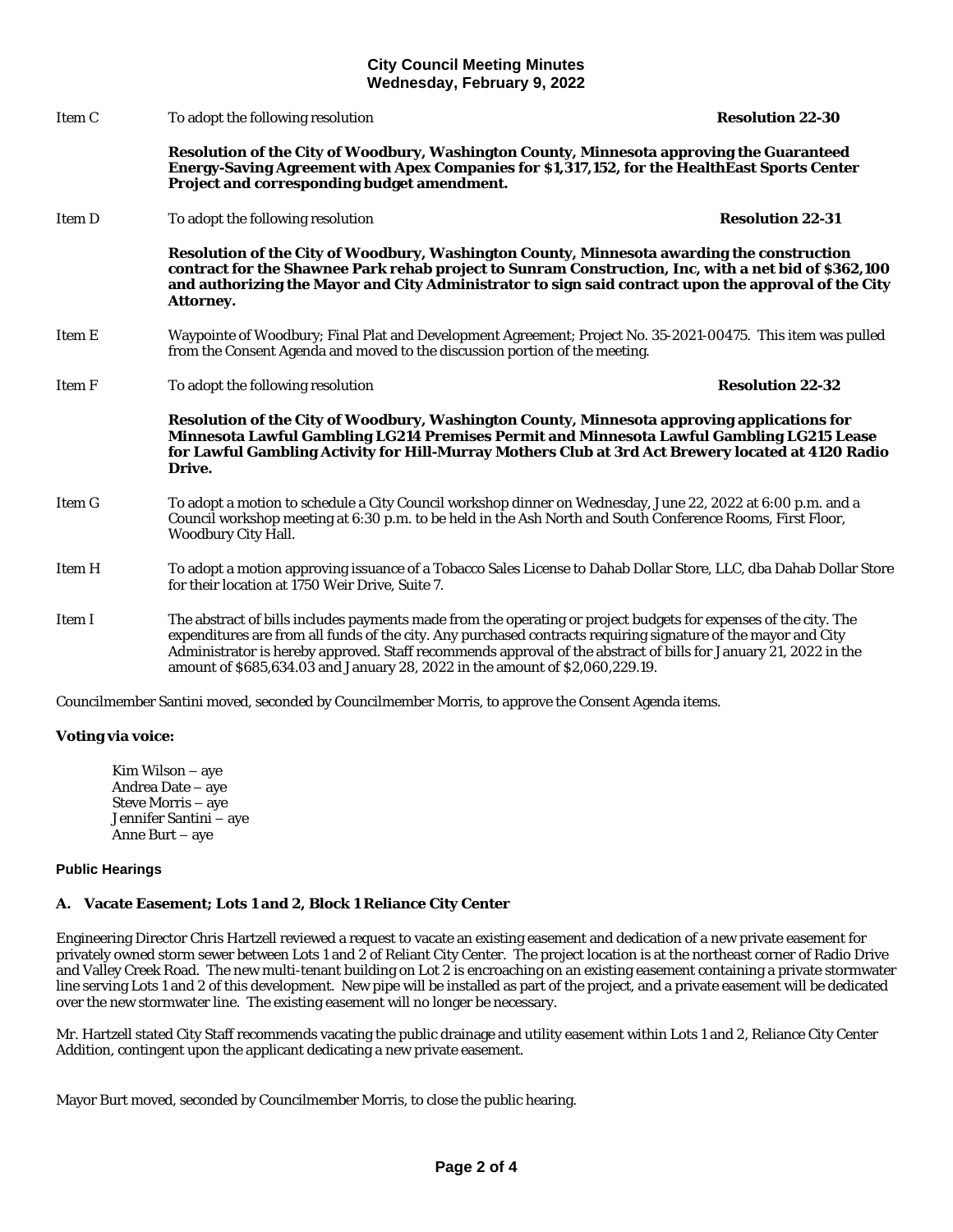# **Voting via voice:**

Kim Wilson – aye Andrea Date – aye Steve Morris – aye Jennifer Santini – aye Anne Burt – aye

Councilmember Santini moved, seconded by Councilmember Morris,

To adopt the following resolution **Resolution 22-33**

**Resolution of the City of Woodbury, Washington County, Minnesota vacating that part of the drainage and utility easement, embraced within Lots 1 and 2, Block 1, Reliance City Center Addition, Washington County, Minnesota.**

# **Voting via voice:**

Kim Wilson – aye Andrea Date – aye Steve Morris – aye Jennifer Santini – aye Anne Burt – aye

# **Discussion Item Moved From Consent – Item 6E**

# **A. Waypointe of Woodbury Final Plat, Project No. 35-2021-00475**

Councilmember Wilson stated she pulled this item from the Consent Agenda as she intends to vote differently.

Councilmember Santini moved, seconded by Councilmember Morris,

To adopt a motion approving Waypointe of Woodbury, Final Plat, Project No. 35-2021-00475, and authorizing the Mayor and City Administrator to execute the Development Agreement with all approvals subject to the conditions as outlined in Council Letter 22-38.

- 1. All conditions of Planned Unit Development and Preliminary Plat approval shall remain in full force and effect.
- 2. The Final Plat shall include all necessary easements to match the utility plans being prepared by the City's consultant engineer.
- 3. The final street names shall be reviewed and approved by the Chief Building Official.
- 4. This Final Plat approval shall be contingent on meeting all required findings of Section 21-16 of the Woodbury City Code.
- 5. Prior to the release of the Final Plat, a Developer Agreement shall be executed.
- 6. The Developer shall be financially responsible for 100 percent of all storm sewer, sanitary sewer and water main area and connection charges applicable to the property. These charges are identified in a preliminary report prepared for the project and shall be in the Development Agreement.
- 7. Plat approval and release shall be conditional on adherence to all requirements of the city attorney, including, but not necessarily limited to, any express requirements contained in the city attorney's plat opinion.
- 8. All permanent easements and rights-of-way (ROW) necessary for existing and proposed street and utility improvements within the plat boundary shall be granted to the City at no cost or paid for by the Developer.
- 9. All standard front, rear and side yard lot easements shall be shown on the plat. Standard front and rear yard easements are 10 feet and side yard easements are five (5) feet. Where public utilities are adjacent to side or rear lot lines, easements shall be a minimum of 10 feet wide on each side of the lot line. If the utilities are deeper than 10 feet, the easement width for each lot is calculated at a 1:1 depth-to-width ratio from the centerline of the utility. The easement width must then be adjusted to the nearest five-foot increment. If additional easements are not provided, then the layout of the watermain shall be adjusted.
- 10. The Final Plat shall be recorded prior to issuance of a building permit.
- 11. Park dedication shall be paid in cash in lieu of land dedication. Payment shall be made prior to the release of the Final Plat.